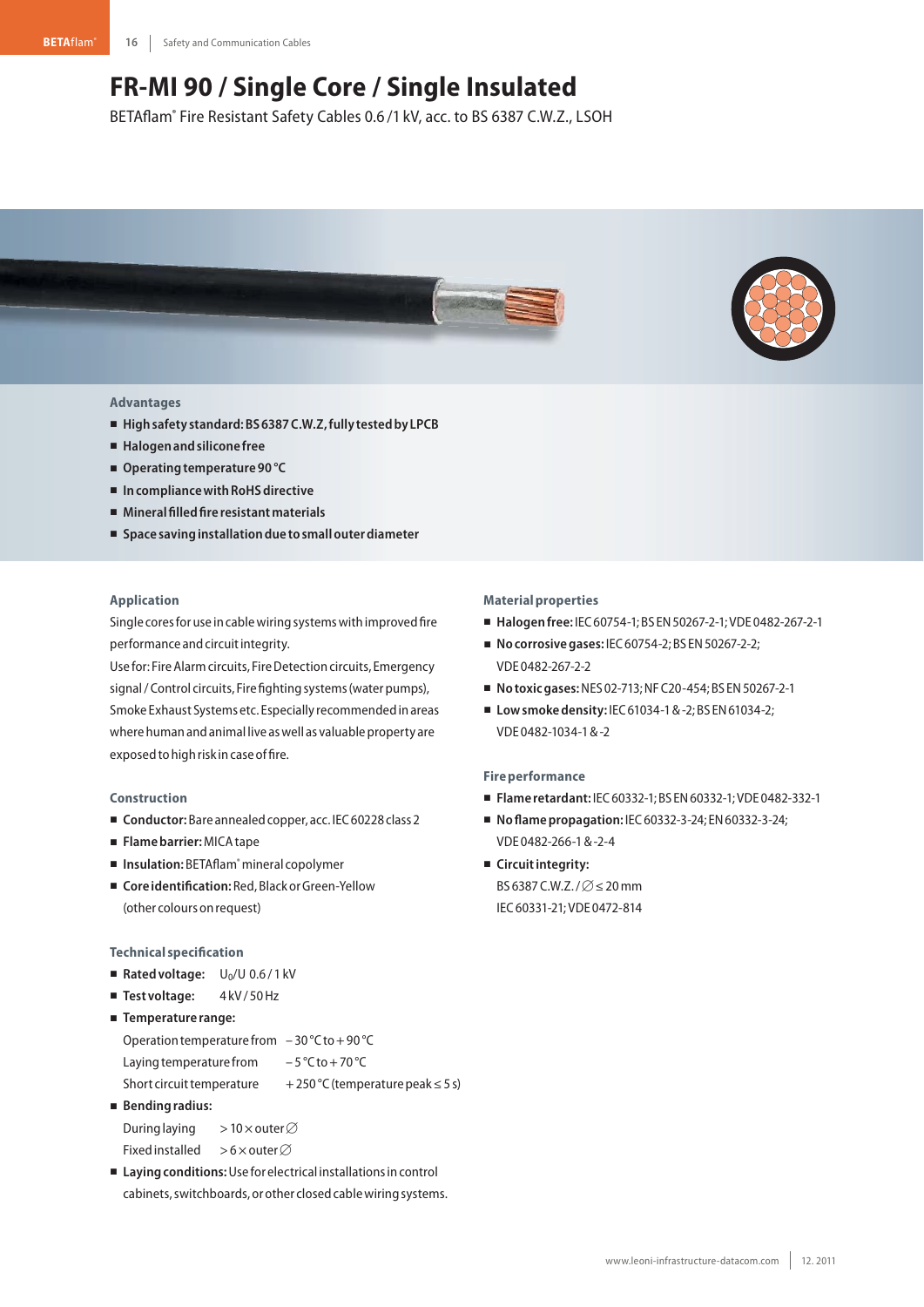| Cross<br>section | Part no.         | Core<br>colour | Conductor<br>stranding               | Nominal<br>thickness<br>insulation | Nominal<br>diameter<br>core | Approx.<br>weight |              | Current Rating <sup>1</sup> |              | AC Voltage Drop |              |
|------------------|------------------|----------------|--------------------------------------|------------------------------------|-----------------------------|-------------------|--------------|-----------------------------|--------------|-----------------|--------------|
|                  |                  |                |                                      |                                    |                             |                   | 1 phase $^2$ | $3$ phase <sup>3</sup>      | 1 phase      | 3 phase         |              |
|                  |                  |                |                                      |                                    |                             |                   |              |                             | system       | system          |              |
| mm <sup>2</sup>  | LSA              |                | $n \times \varnothing$ mm            | mm                                 | $\varnothing$ mm            | kg/km             | $\mathsf A$  | $\overline{A}$              | mV/Am        | mV/Am           | kWh/m        |
| 1.5              | 301789           | red            | $7 \times 0.53$                      | 0.60                               | 3.45                        | 25                | 26           | 24                          | 25.05        | 21.60           | 0.03         |
| 1.5              | 301790           | black          | $7 \times 0.53$                      | 0.60                               | 3.45                        | 25                | 26           | 24                          | 25.05        | 21.60           | 0.03         |
| 1.5              | 301791           | g/y            | $7 \times 0.53$                      | 0.60                               | 3.45                        | 25                | 26           | 24                          | 25.05        | 21.60           | 0.03         |
| 2.5              | 301792           | red            | $7\times0.68$                        | 0.68                               | 4.00                        | 37                | 35           | 33                          | 15.47        | 13.30           | 0.04         |
| 2.5              | 301793           | black          | $7\times0.68$                        | 0.68                               | 4.00                        | 37                | 35           | 33                          | 15.47        | 13.30           | 0.04         |
| 2.5              | 301794           | g/y            | $7 \times 0.68$                      | 0.68                               | 4.00                        | 37                | 35           | 33                          | 15.47        | 13.30           | 0.04         |
|                  |                  |                |                                      |                                    |                             |                   |              |                             |              |                 |              |
| 4                | 301795           | red            | $7\times0.85$                        | 0.78                               | 4.65                        | 55                | 47           | 44                          | 9.74         | 8.34            | 0.05         |
| $\pmb{4}$        | 301796           | black          | $7\times0.85$                        | 0.78                               | 4.65                        | 55                | 47           | 44                          | 9.74         | 8.34            | 0.05         |
| $\pmb{4}$        | 301797           | g/y            | $7 \times 0.85$                      | 0.78                               | 4.65                        | 55                | 47           | 44                          | 9.74         | 8.34            | 0.05         |
| 6                | 301798           | red            | $7 \times 1.04$                      | 0.83                               | 5.15                        | 75                | 61           | 57                          | 6.61         | 5.63            | 0.06         |
| 6                | 301799           | black          | $7 \times 1.04$                      | 0.83                               | 5.15                        | 75                | 61           | 57                          | 6.61         | 5.63            | 0.06         |
| 6                | 301800           | g/y            | $7 \times 1.04$                      | 0.83                               | 5.15                        | 75                | 61           | 57                          | 6.61         | 5.63            | 0.06         |
|                  |                  |                |                                      |                                    |                             |                   |              |                             |              |                 |              |
| 10               | 301801           | red            | $7 \times 1.32$                      | 1.05                               | 6.65                        | 121               | 86           | 79                          | 4.05         | 3.42            | 0.11         |
| 10               | 301802           | black          | $7 \times 1.32$                      | 1.05                               | 6.65                        | 121               | 86           | 79                          | 4.05         | 3.42            | 0.11         |
| 10               | 301803           | g/y            | $7 \times 1.32$                      | 1.05                               | 6.65                        | 121               | 86           | 79                          | 4.05         | 3.42            | 0.11         |
|                  |                  |                |                                      |                                    |                             |                   |              |                             |              |                 |              |
| 16<br>16         | 301805<br>301806 | red<br>black   | $7 \times 1.72$<br>$7 \times 1.72$   | 1.05<br>1.05                       | 7.50<br>7.50                | 181<br>181        | 115<br>115   | 105<br>105                  | 2.66<br>2.66 | 2.21<br>2.21    | 0.12<br>0.12 |
| 16               | 301807           | g/y            | $7 \times 1.72$                      | 1.05                               | 7.50                        | 181               | 115          | 105                         | 2.66         | 2.21            | 0.12         |
|                  |                  |                |                                      |                                    |                             |                   |              |                             |              |                 |              |
| 25               | 301808           | red            | $7 \times 2.15$                      | 1.20                               | 9.05                        | 276               | 156          | 141                         | 1.79         | 1.46            | 0.17         |
| 25               | 301809           | black          | $7 \times 2.15$                      | 1.20                               | 9.05                        | 276               | 156          | 141                         | 1.79         | 1.46            | 0.17         |
| 25               | 301810           | g/y            | $7 \times 2.15$                      | 1.20                               | 9.05                        | 276               | 156          | 141                         | 1.79         | 1.46            | 0.17         |
|                  |                  |                |                                      |                                    |                             |                   |              |                             |              |                 |              |
| 35<br>35         | 301811<br>301812 | red<br>black   | $7 \times 2.52$<br>$7 \times 2.52$   | 1.20<br>1.20                       | 10.20<br>10.20              | 369<br>369        | 194<br>194   | 174                         | 1.37<br>1.37 | 1.10<br>1.10    | 0.19<br>0.19 |
| 35               | 301813           | g/y            | $7 \times 2.52$                      | 1.20                               | 10.20                       | 369               | 194          | 174<br>174                  | 1.37         | 1.10            | 0.19         |
|                  |                  |                |                                      |                                    |                             |                   |              |                             |              |                 |              |
| 50               | 301814           | red            | $19 \times 1.79$                     | 1.40                               | 11.90                       | 502               | 239          | 212                         | 1.09         | 0.85            | 0.26         |
| 50               | 301815           | black          | $19 \times 1.79$                     | 1.40                               | 11.90                       | 502               | 239          | 212                         | 1.09         | 0.85            | 0.26         |
| 50               | 301816           | g/y            | $19 \times 1.79$                     | 1.40                               | 11.90                       | 502               | 239          | 212                         | 1.09         | 0.85            | 0.26         |
|                  |                  |                |                                      |                                    |                             |                   |              |                             |              |                 |              |
| 70               | 301817           | red            | $19 \times 2.15$                     | 1.40                               | 13.60                       | 699               | 304          | 273                         | 0.84         | 0.64            | 0.31         |
| 70<br>70         | 301818<br>301819 | black<br>g/y   | $19 \times 2.15$<br>$19 \times 2.15$ | 1.40<br>1.40                       | 13.60<br>13.60              | 699<br>699        | 304<br>304   | 273<br>273                  | 0.84<br>0.84 | 0.64<br>0.64    | 0.31<br>0.31 |
|                  |                  |                |                                      |                                    |                             |                   |              |                             |              |                 |              |
| 95               | 301820           | red            | $19 \times 2.52$                     | 1.60                               | 15.80                       | 959               | 381          | 336                         | 0.68         | 0.50            | 0.41         |
| 95               | 301821           | black          | $19 \times 2.52$                     | 1.60                               | 15.80                       | 959               | 381          | 336                         | 0.68         | 0.50            | 0.41         |
| 95               | Ø                | g/y            | $19 \times 2.52$                     | 1.60                               | 15.80                       | 959               | 381          | 336                         | 0.68         | 0.50            | 0.41         |
|                  |                  |                |                                      |                                    |                             |                   |              |                             |              |                 |              |
| 120              | 301822           | red            | $37 \times 2.02$                     | 1.60                               | 17.50                       | 1'208             | 447          | 395                         | 0.60         | 0.43            | 0.46         |
| 120<br>120       | 301823<br>Ø      | black          | $37 \times 2.02$<br>$37 \times 2.02$ | 1.60<br>1.60                       | 17.50<br>17.50              | 1'208<br>1'208    | 447<br>447   | 395<br>395                  | 0.60<br>0.60 | 0.43<br>0.43    | 0.46<br>0.46 |
|                  |                  | g/y            |                                      |                                    |                             |                   |              |                             |              |                 |              |
| 150              | 301824           | red            | $37 \times 2.23$                     | 1.80                               | 19.50                       | 1'483             | 517          | 452                         | 0.54         | 0.38            | 0.57         |
| 150              | 301825           | black          | $37 \times 2.23$                     | 1.80                               | 19.50                       | 1'483             | 517          | 452                         | 0.54         | 0.38            | 0.57         |
| 150              | Ø                | g/y            | $37 \times 2.23$                     | 1.80                               | 19.50                       | 1'483             | 517          | 452                         | 0.54         | 0.38            | 0.57         |
|                  |                  |                |                                      |                                    |                             |                   |              |                             |              |                 |              |
| 185              | 301826           | red            | $37 \times 2.49$                     | 2.00                               | 21.70                       | 1'845             | 603          | 525                         | 0.49         | 0.33            | 0.71         |
| 185              | 301827           | black          | $37 \times 2.49$                     | 2.00                               | 21.70                       | 1'845             | 603          | 525                         | 0.49         | 0.33            | 0.71         |
| 185              | Ø                | g/y            | $37 \times 2.49$                     | 2.00                               | 21.70                       | 1'845             | 603          | 525                         | 0.49         | 0.33            | 0.71         |
| 240              | 301828           | red            | $61 \times 2.23$                     | 2.20                               | 24.50                       | 2'418             | 724          | 627                         | 0.44         | 0.29            | 0.88         |
| 240              | 301829           | black          | $61 \times 2.23$                     | 2.20                               | 24.50                       | 2'418             | 724          | 627                         | 0.44         | 0.29            | 0.88         |
| 240              | Ø                | g/y            | $61 \times 2.23$                     | 2.20                               | 24.50                       | 2'418             | 724          | 627                         | 0.44         | 0.29            | 0.88         |

 $\varnothing$  = Onrequest

1 AC circuit, max. conductor temperature 90 °C

g/y = Green/Yellow 2 Free in air, spaced

3 Opentray,touching